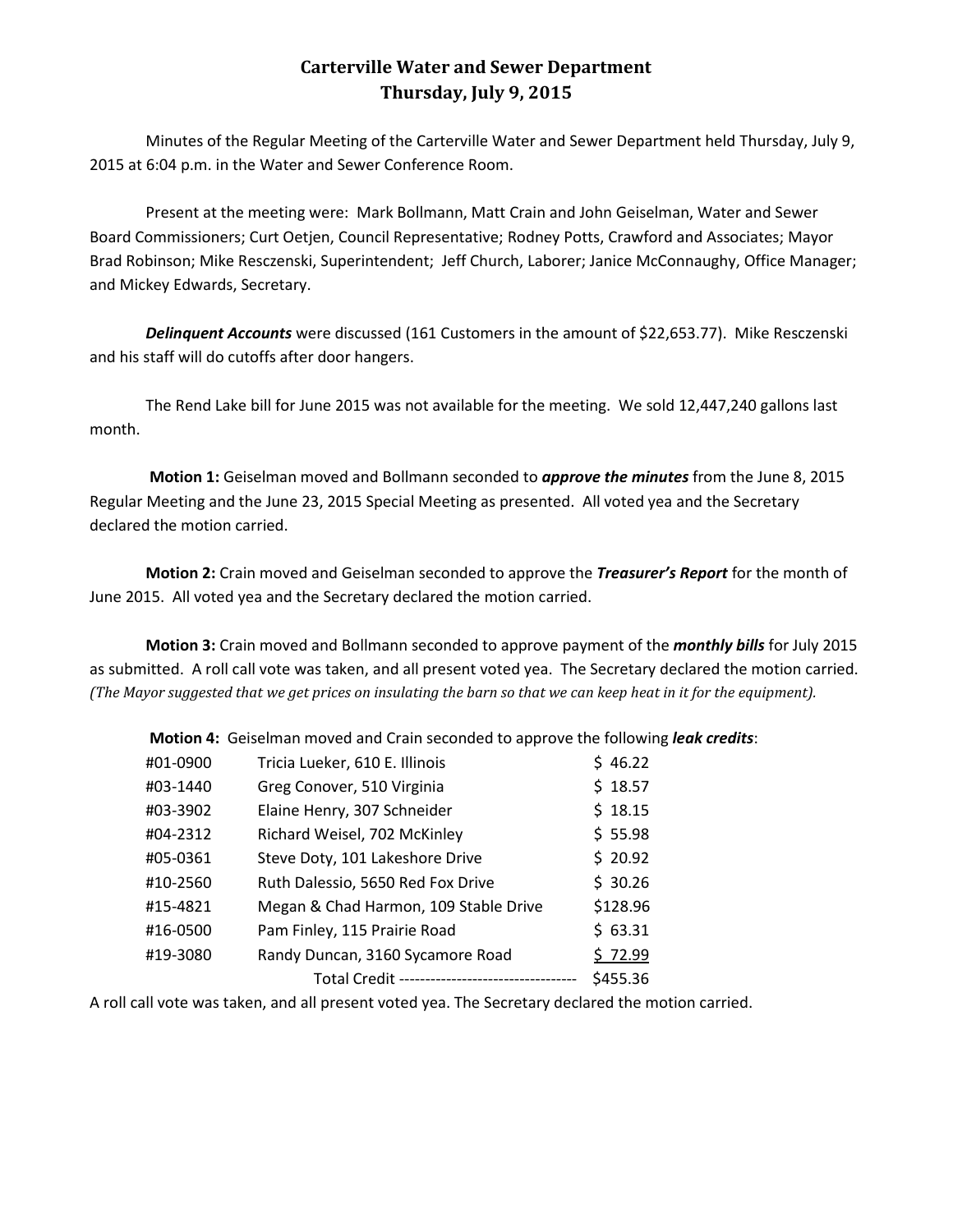Carterville Water and Sewer Board Thursday, July 9, 2015 Page 2

|          | Motion 5: Bollmann moved and Crain seconded to approve the following pool credits: |          |
|----------|------------------------------------------------------------------------------------|----------|
| #03-1590 | Donnie Evans, 610 Anderson Street                                                  | \$26.60  |
| #03-3540 | Sharon Spence, 701 James Street                                                    | \$28.00  |
| #04-1380 | Micah & Katie Thorn, 519 N. Division St                                            | \$35.00  |
| #05-4290 | David E. Clark, 812 S. Division Street                                             | \$35.77  |
| #05-4320 | Heath Clark, 819 S. Division Street                                                | \$31.50  |
| #07-0811 | Sherri Thomas-Rich, 900 Willow                                                     | \$66.50  |
| #07-0808 | Sherri Thomas-Rich, 902 Willow                                                     | \$28.00  |
| #08-0990 | James Didion, 310 Elles                                                            | \$35.00  |
| #09-1290 | John Dorsey, 401 Barr Street                                                       | \$18.90  |
| #10-3551 | David Miller, 108 Brooke Lane                                                      | \$15.05  |
| #12-3781 | Wayne Klopcic, 1003 Cheryl Drive                                                   | \$63.00  |
| #12-6891 | Greg Conover, 509 S. Greenbriar                                                    | \$52.50  |
| #14-1801 | Randy Ferguson, 12241 Hafer Road                                                   | \$12.25  |
| #14-2320 | Theodore James, 12473 Birch Lane                                                   | \$17.50  |
| #21-2440 | Richard & Joanne Davis, 1404 Nicole Lane                                           | \$35.00  |
|          | Total Credit ----------------------------------                                    | \$500.57 |
|          |                                                                                    |          |

A roll call vote was taken, and all present voted yea. The Secretary declared the motion carried.

## **Mike Resczenski Report:**

*Mike reported that they have been very busy...lot of stuff going on. They had a leak on West Grand Avenue in middle of the night on Monday which required a boil order. Mickey reported to Mike Resczenski that there is a sink hole in the area of the sewer manhole behind Amy Simpson's house.*

## **Rodney Potts – Crawford and Associates**

Notice to proceed with the UV Disinfection Equipment. Delivery is scheduled for July 27, 2015.

**Motion 6:** Bollmann moved and Crain seconded to authorize the *Notice to Proceed to Haier Plumbing* for the UV Disinfection System (signed by Mayor Robinson). All voted yea and the Secretary declared the motion carried.

Rodney will be talking to Haier Plumbing about a price for installation of the *Bar Screen* while they are on site with the UV Disinfection System.

The approval of *the Inflow/Infiltration Plan* was delayed by a 30-day time extension on the IEPA response. We will begin the process as soon as the approval is received.

**Motion 7:** Geiselman moved and Bollmann seconded to approve the following fills for the *Valley Drive Lift Station (To be paid from Bond Project Account)*:

| Wiggs Excavating      | Pay Estimate No. 1                                                                                | \$86,536.30 |
|-----------------------|---------------------------------------------------------------------------------------------------|-------------|
| Crawford & Associates | Engineering Inspection                                                                            | \$8,422.50  |
|                       | A roll call vote was taken, and all present voted yea. The Secretary declared the motion carried. |             |